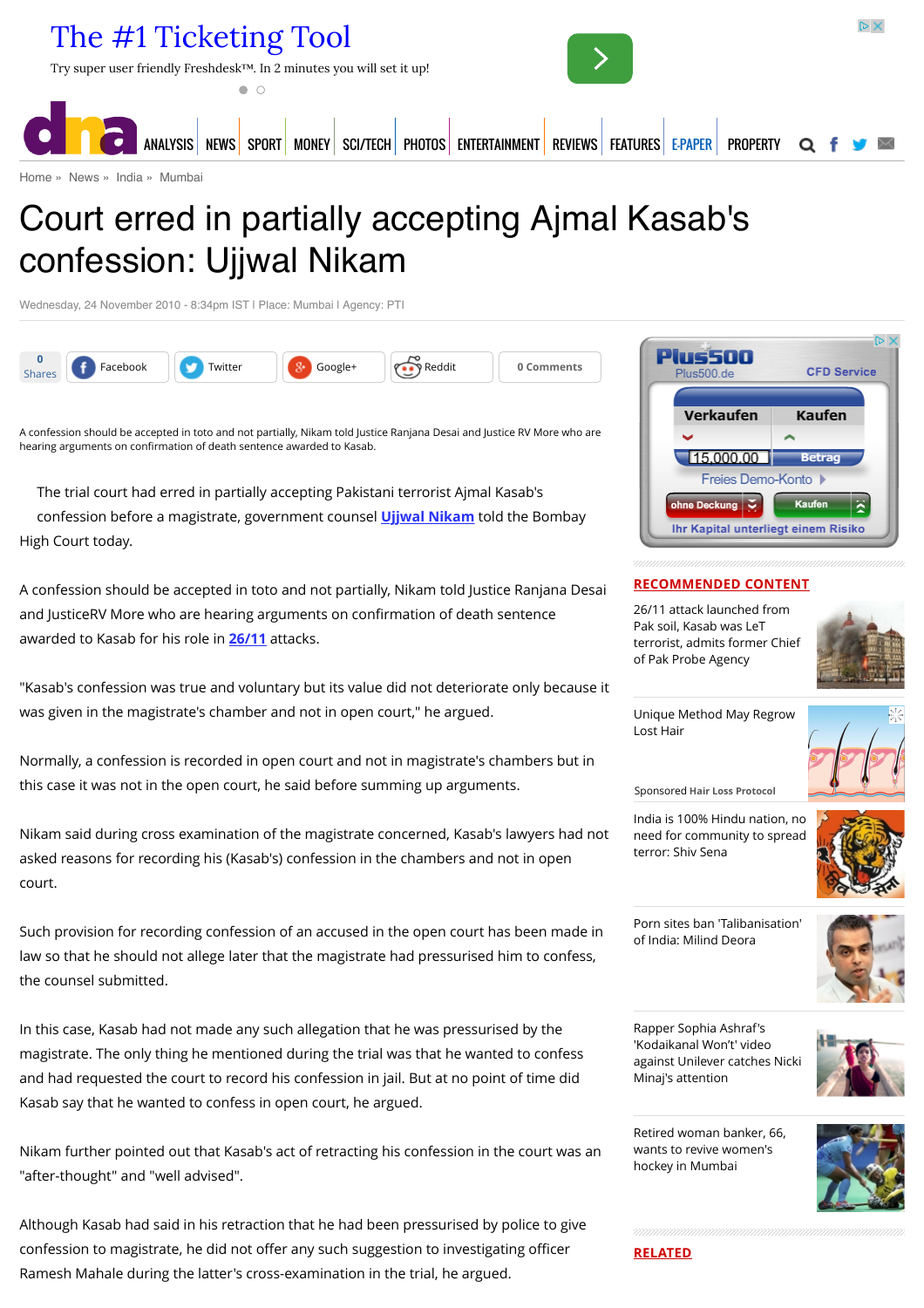Even such a question (of not recording confession in open court) was not put to the magistrate concerned who was also cross examined by Kasab's lawyers in the trial, Nikam told the court.

There is lot of corroborative evidence to show that Kasab had given true and voluntary confession, he said.

Nikam today wound up arguments on confirmation of death penalty imposed on Kasab by the trial court. Kasab's lawyers Amin Solkar and Farhana Shah would open arguments tomorrow on the issue.

Thereafter, the court would hear Kasab's appeal against his conviction and also appeal filed by the government against the acquittal of LeT suspects Faheem Ansari and Sabauddin Ahmed on the ground of "doubtful evidence".

On May 6, the trial court had awarded death sentence to Kasab for his role in killing 166 people in terror attacks, in Mumbai, on November 26, 2008.

[Ajmal Kasab never asked for](http://www.dnaindia.com/mumbai/report-ajmal-kasab-never-asked-for-biryani-clarifies-ujjwal-nikam-2070583) Biryani, clarifies Ujjwal Nikam



 $1,430$  Shares  $\bigcirc$  [4 months ago](http://www.dnaindia.com/mumbai/report-court-erred-in-partially-accepting-ajmal-kasabs-confession-ujjwal-nikam-1471545#)

[Plea opposing appointment of Ujjwal Nikam to](http://www.dnaindia.com/mumbai/report-plea-opposing-appointment-of-ujjwal-nikam-to-lead-prosecution-in-boy-s-murder-quashed-2059050) lead prosecution in boy's murder quashed  $2$  Shares  $\bigcirc$  [5 months ago](http://www.dnaindia.com/mumbai/report-court-erred-in-partially-accepting-ajmal-kasabs-confession-ujjwal-nikam-1471545#)

10-year jail term for [underworld link Ravi Panjabi,](http://www.dnaindia.com/mumbai/report-10-year-jail-term-for-underworld-link-ravi-panjabi-5-aides-2057969) 5 aides



[5 Shares](http://www.dnaindia.com/mumbai/report-court-erred-in-partially-accepting-ajmal-kasabs-confession-ujjwal-nikam-1471545#) **(b)** [6 months ago](http://www.dnaindia.com/mumbai/report-court-erred-in-partially-accepting-ajmal-kasabs-confession-ujjwal-nikam-1471545#)

[Sajjad Pathan came prepared to rape and kill](http://www.dnaindia.com/mumbai/report-sajjad-pathan-came-prepared-to-rape-and-kill-pallavi-purkayastha-ujjwal-nikam-1980750) Pallavi Purkayastha: Ujjwal Nikam [2 Shares](http://www.dnaindia.com/mumbai/report-court-erred-in-partially-accepting-ajmal-kasabs-confession-ujjwal-nikam-1471545#) [1 year ago](http://www.dnaindia.com/mumbai/report-court-erred-in-partially-accepting-ajmal-kasabs-confession-ujjwal-nikam-1471545#)

Prosecution starts final arguments in July 31 [Shakti Mills gang-rape case](http://www.dnaindia.com/mumbai/report-prosecution-starts-final-arguments-in-july-31-shakti-mills-gang-rape-case-1967420)  $\leftrightarrow$  [4 Shares](http://www.dnaindia.com/mumbai/report-court-erred-in-partially-accepting-ajmal-kasabs-confession-ujjwal-nikam-1471545#)  $\bigcirc$  [1 year ago](http://www.dnaindia.com/mumbai/report-court-erred-in-partially-accepting-ajmal-kasabs-confession-ujjwal-nikam-1471545#)

### **EDITOR'S PICKS**

### [INDIA](http://www.dnaindia.com/india)

Last one of five cubs at [Etawah lion safari survives on](http://www.dnaindia.com/india/report-last-one-of-five-cubs-at-etawah-lion-safari-survives-on-cow-milk-2109981) cow milk



 $194$  Shares  $\bigcirc$  [3 days ago](http://www.dnaindia.com/mumbai/report-court-erred-in-partially-accepting-ajmal-kasabs-confession-ujjwal-nikam-1471545#)

# **[SCI/TECH](http://www.dnaindia.com/scitech)**

[What the world of gaming](http://www.dnaindia.com/scitech/report-immersion-is-the-name-of-the-game-2109432) holds in store for 2025



 $\rightarrow$  [119 Shares](http://www.dnaindia.com/mumbai/report-court-erred-in-partially-accepting-ajmal-kasabs-confession-ujjwal-nikam-1471545#)  $\bigcirc$  [4 days ago](http://www.dnaindia.com/mumbai/report-court-erred-in-partially-accepting-ajmal-kasabs-confession-ujjwal-nikam-1471545#)

### [SCI/TECH](http://www.dnaindia.com/scitech)

Yureka Plus and Yuphoria fl[ash sales today on Amazon](http://www.dnaindia.com/scitech/report-yureka-plus-and-yuphoria-flash-sales-today-on-amazon-india-2109499) India



### [ANALYSIS](http://www.dnaindia.com/analysis)

[The grim reality: Politics](http://www.dnaindia.com/analysis/editorial-the-grim-reality-politics-behind-yakub-memon-s-hanging-2109659) behind Yakub Memon's hanging

[22 Shares](http://www.dnaindia.com/mumbai/report-court-erred-in-partially-accepting-ajmal-kasabs-confession-ujjwal-nikam-1471545#) [4 days ago](http://www.dnaindia.com/mumbai/report-court-erred-in-partially-accepting-ajmal-kasabs-confession-ujjwal-nikam-1471545#)

### **[ANALYSIS](http://www.dnaindia.com/analysis)**

[Why India needs to be worried](http://www.dnaindia.com/analysis/editorial-dnaedit-population-bomb-2109662) about its ticking population bomb



 $\rightarrow$  [378 Shares](http://www.dnaindia.com/mumbai/report-court-erred-in-partially-accepting-ajmal-kasabs-confession-ujjwal-nikam-1471545#)  $\bigcirc$  [4 days ago](http://www.dnaindia.com/mumbai/report-court-erred-in-partially-accepting-ajmal-kasabs-confession-ujjwal-nikam-1471545#)





[Ujjwal Nikam](http://www.dnaindia.com/topic/ujjwal-nikam) [Ajmal Kasab](http://www.dnaindia.com/topic/ajmal-kasab) [26/11](http://www.dnaindia.com/topic/2611)

**0**

**[Top Six American Cars Worth](http://fryerschat.com/top-six-american-cars-worth-buying-now/) Buying Now** Cars & Sport Talks



Shares **f** [Facebook](https://www.facebook.com/sharer/sharer.php?u=http%3A%2F%2Fwww.dnaindia.com%2Fmumbai%2Freport-court-erred-in-partially-accepting-ajmal-kasabs-confession-ujjwal-nikam-1471545) [Twitter](https://twitter.com/share?url=http%3A%2F%2Fdnai.in%2F9ysu&lang=en&text=Court+erred+in+partially+accepting+Ajmal+Kasab%27s+confession%3A+Ujjwal+Nikam&via=dna) **[Google+](https://plus.google.com/share?url=http%3A%2F%2Fwww.dnaindia.com%2Fmumbai%2Freport-court-erred-in-partially-accepting-ajmal-kasabs-confession-ujjwal-nikam-1471545&hl=en) Comments** 

**[10 Hot Cars Suitable For College](http://fryerschat.com/10-hot-cars-suitable-for-college-graduates/) Graduates** Cars & Sport Talks



**[History's Most Sadistic Serial](http://www.ozy.com/flashback/historys-most-sadistic-serial-killer/40585?utm_source=Outbrain&utm_medium=CPC&utm_campaign=INTL%20-%20All%20Clicks%20ALL%20Devices) Killer** OZY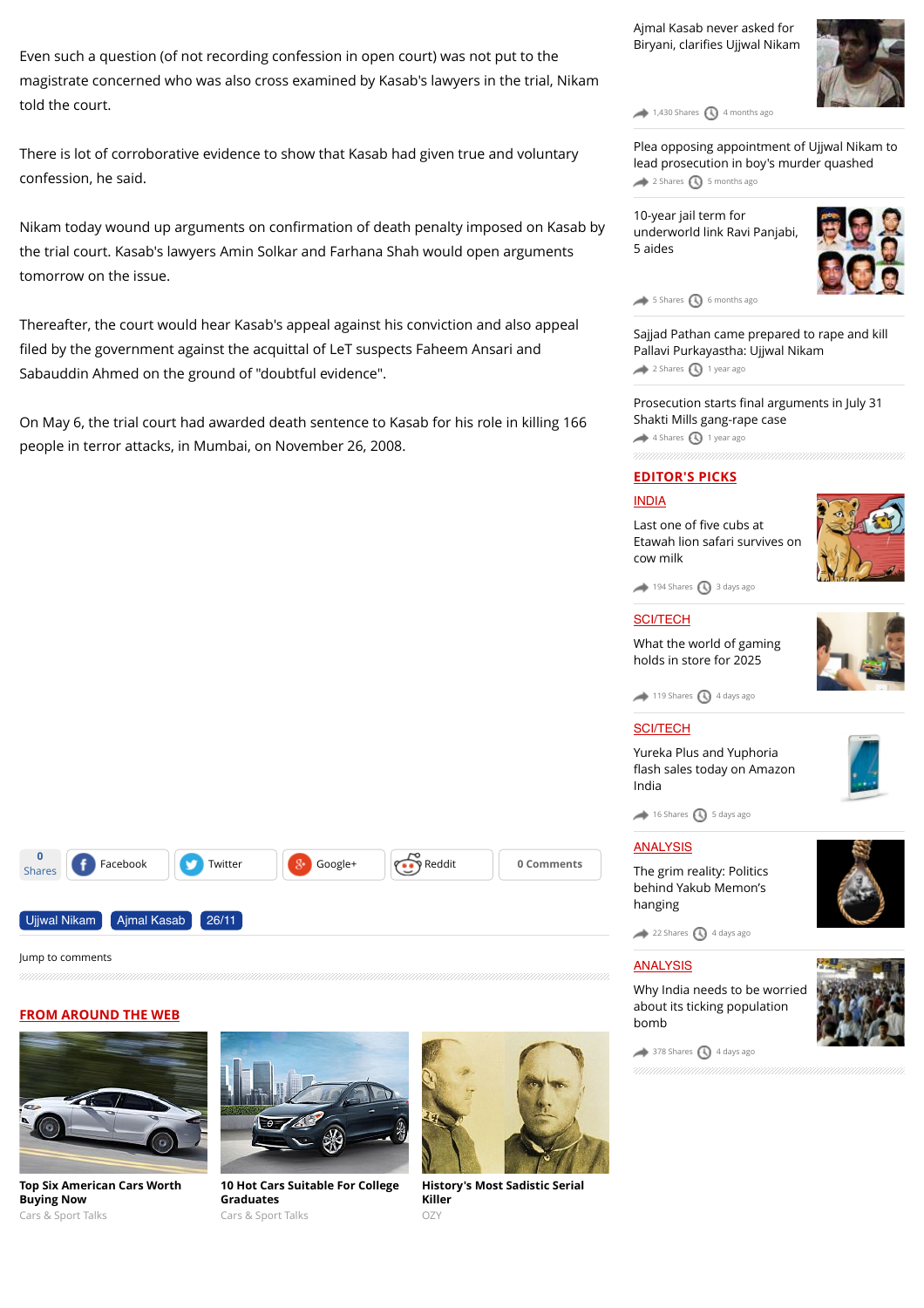

**[What's Wrong With All Those](http://www.ozy.com/acumen/whats-wrong-with-all-those-little-newborns/40384?utm_source=Outbrain&utm_medium=CPC&utm_campaign=INTL%20-%20All%20Clicks%20ALL%20Devices) Little Newborns?**  $OZ$ 



**[How speaking Irish saved my life](http://www.irishcentral.com/news/irishvoice/How-speaking-Irish-saved-my-life-on-the-run-from-the-police.html) on the run from United Arab Emirates police** IrishCentral



**[Welcome to Europe's Jihadi](http://www.ozy.com/fast-forward/welcome-to-europes-jihadi-corridor/60342?utm_source=Outbrain&utm_medium=CPC&utm_campaign=INTL%20-%20All%20Clicks%20ALL%20Devices) Corridor**  $OZ$ 

**First photograph of James [Connolly taken before his 1916](http://www.irishcentral.com/roots/history/First-photograph-of-James-Connolly-taken-before-his-1916-execution-is-published.html) execution is published**

IrishCentral



**[U.S. Extends Investigation of](http://www.nytimes.com/2015/07/29/business/us-extends-bank-breach-investigation.html?WT.mc_id=2015-AUGUST-OTB-INTL_AUD_DEV-0801-0831&WT.mc_ev=click&ad-keywords=IntlAudDev) JPMorgan Chase Hacking** New York Times



**Irish ghetto kid Willie Sutton [became America's most famous](http://www.irishcentral.com/roots/history/Irish-ghetto-kid-Willie-Sutton-became-Americas-most-famous-bank-robber.html) bank robber** IrishCentral

Recommended by Outbrain

### **ALSO READ**



**[Maharashtra requests Sachin](http://www.dnaindia.com/mumbai/report-maharashtra-requests-sachin-tendulkar-and-amitabh-bachchan-to-help-save-tigers-2110838) Tendulkar and Amitabh Bachchan to help save tigers**



**First ever successful heart transplant conducted in [Mumbai thanks to efforts of](http://www.dnaindia.com/mumbai/report-first-ever-successful-heart-transplant-conducted-in-mumbai-thanks-to-efforts-of-police-2110832) police**



**[Two drown in Thane's Upvan](http://www.dnaindia.com/mumbai/report-two-drown-in-thane-s-upvan-lake-2110740) lake**



**[Suspend obstructing members](http://www.dnaindia.com/mumbai/report-suspend-obstructing-members-till-end-of-parliament-session-says-ramdas-athawale-2110708) till end of Parliament session, says Ramdas Athawale**



**Mumbai University Vice [Chancellor Sanjay Deshmukh](http://www.dnaindia.com/mumbai/report-mumbai-university-vice-chancellor-sanjay-deshmukh-moots-proposal-for-appointment-of-four-pro-vcs-2110578) moots proposal for appointment of four pro-VCs**

# **[MORE STORIES](http://www.dnaindia.com/mumbai)**



**[Retired woman banker, 66,](http://www.dnaindia.com/mumbai/report-retired-woman-banker-66-wants-to-revive-women-s-hockey-in-mumbai-2110524) wants to revive women's hockey in Mumbai**

# **[Most Viewed](http://www.dnaindia.com/mumbai/report-court-erred-in-partially-accepting-ajmal-kasabs-confession-ujjwal-nikam-1471545#mostviewed) [Most Shared](http://www.dnaindia.com/mumbai/report-court-erred-in-partially-accepting-ajmal-kasabs-confession-ujjwal-nikam-1471545#mostshared)**

[Maharashtra: Three-storey building collapses in](http://www.dnaindia.com/mumbai/report-maharashtra-three-storey-building-collapses-in-thane-11-dead-several-feared-trapped-2110890) Thane; 11 dead, several feared trapped  $\rightarrow$  [7 Shares](http://www.dnaindia.com/mumbai/report-court-erred-in-partially-accepting-ajmal-kasabs-confession-ujjwal-nikam-1471545#)  $\bigcirc$  [10 hours ago](http://www.dnaindia.com/mumbai/report-court-erred-in-partially-accepting-ajmal-kasabs-confession-ujjwal-nikam-1471545#)

[Maharashtra government to build expressway](http://www.dnaindia.com/mumbai/report-maharashtra-government-to-build-expressway-between-mumbai-and-nashik-2109935) between Mumbai and Nashik

 $\leftrightarrow$  [80 Shares](http://www.dnaindia.com/mumbai/report-court-erred-in-partially-accepting-ajmal-kasabs-confession-ujjwal-nikam-1471545#)  $\bigcirc$  [3 days ago](http://www.dnaindia.com/mumbai/report-court-erred-in-partially-accepting-ajmal-kasabs-confession-ujjwal-nikam-1471545#)

[Vistara rolls out mobile phone boarding pass](http://www.dnaindia.com/mumbai/report-vistara-rolls-out-mobile-phone-boarding-pass-facility-other-airlines-to-follow-soon-2109930) facility, other airlines to follow soon  $235$  Shares  $\bigodot$  [3 days ago](http://www.dnaindia.com/mumbai/report-court-erred-in-partially-accepting-ajmal-kasabs-confession-ujjwal-nikam-1471545#)

[10 cities from Maharashtra to be developed as](http://www.dnaindia.com/mumbai/report-10-cities-from-maharashtra-to-be-developed-as-smart-cities-2109979) smart cities  $\rightarrow$  [7 Shares](http://www.dnaindia.com/mumbai/report-court-erred-in-partially-accepting-ajmal-kasabs-confession-ujjwal-nikam-1471545#)  $\bigcirc$  [3 days ago](http://www.dnaindia.com/mumbai/report-court-erred-in-partially-accepting-ajmal-kasabs-confession-ujjwal-nikam-1471545#)

[First ever successful heart transplant](http://www.dnaindia.com/mumbai/report-first-ever-successful-heart-transplant-conducted-in-mumbai-thanks-to-efforts-of-police-2110832) conducted in Mumbai thanks to efforts of police  $1,077$  Shares  $\bigodot$  [21 hours ago](http://www.dnaindia.com/mumbai/report-court-erred-in-partially-accepting-ajmal-kasabs-confession-ujjwal-nikam-1471545#)

# **TOP STORIES FROM CITIES**

[Maharashtra govt raises medical o](http://www.dnaindia.com/mumbai/report-maharashtra-govt-raises-medical-officers-retirement-age-from-58-to-60-2110999)fficers' retirement age from 58 to 60

Khandala ghat section of Mumbai-Pune [Expressway to be closed between 12- 4 pm till](http://www.dnaindia.com/mumbai/report-khandala-ghat-section-of-mumbai-pune-expressway-to-be-closed-from-12-4-pm-till-aug-10-2110914) Aug 10

[Maharashtra: Three-storey building collapses in](http://www.dnaindia.com/mumbai/report-maharashtra-three-storey-building-collapses-in-thane-11-dead-several-feared-trapped-2110890) Thane; 11 dead, several feared trapped

[Thanekar covers 11 countries on cycle](http://www.dnaindia.com/mumbai/report-thanekar-covers-11-countries-on-cycle-2110888)

[Birla college professors restore broken bond](http://www.dnaindia.com/mumbai/report-birla-college-professors-restore-broken-bond-this-friendship-day-2110887) this Friendship Day

# **ACROSS DNA NEWS**

NGT fi[nes golf course promoter Rs 5 lakh for](http://www.dnaindia.com/india/report-ngt-fines-golf-course-promoter-rs-5-lakh-for-illegal-tree-felling-2111076) illegal tree felling

11-year old among 160 Indian fishermen [released by Pakistan reach India](http://www.dnaindia.com/india/report-11-year-old-among-160-indian-fishermen-released-by-pakistan-reach-india-2111069)

[Porn ban: Govt reviews blocking of websites;](http://www.dnaindia.com/india/report-govt-reviews-blocking-of-websites-lifts-ban-on-non-porn-sites-2111065) lifts ban on non-porn sites

[Arunachal Pradesh: Pawans Hans chopper with](http://www.dnaindia.com/india/report-arunachal-pradesh-pawans-hans-chopper-with-ias-officer-2-others-goes-missing-2110994) IAS officer, 3 crew members goes missing

[Special Delhi Assembly session a 'big joke' on](http://www.dnaindia.com/india/report-special-delhi-assembly-session-a-big-joke-on-women-congress-2111040) women: Congress

# **SPORTS NEWS**

[BCCI needs to be accountable and transparent:](http://www.dnaindia.com/sport/report-bcci-needs-to-be-accountable-and-transparent-sports-minister-sarbananda-sonowal-2111038)

**LATEST VIDEOS**